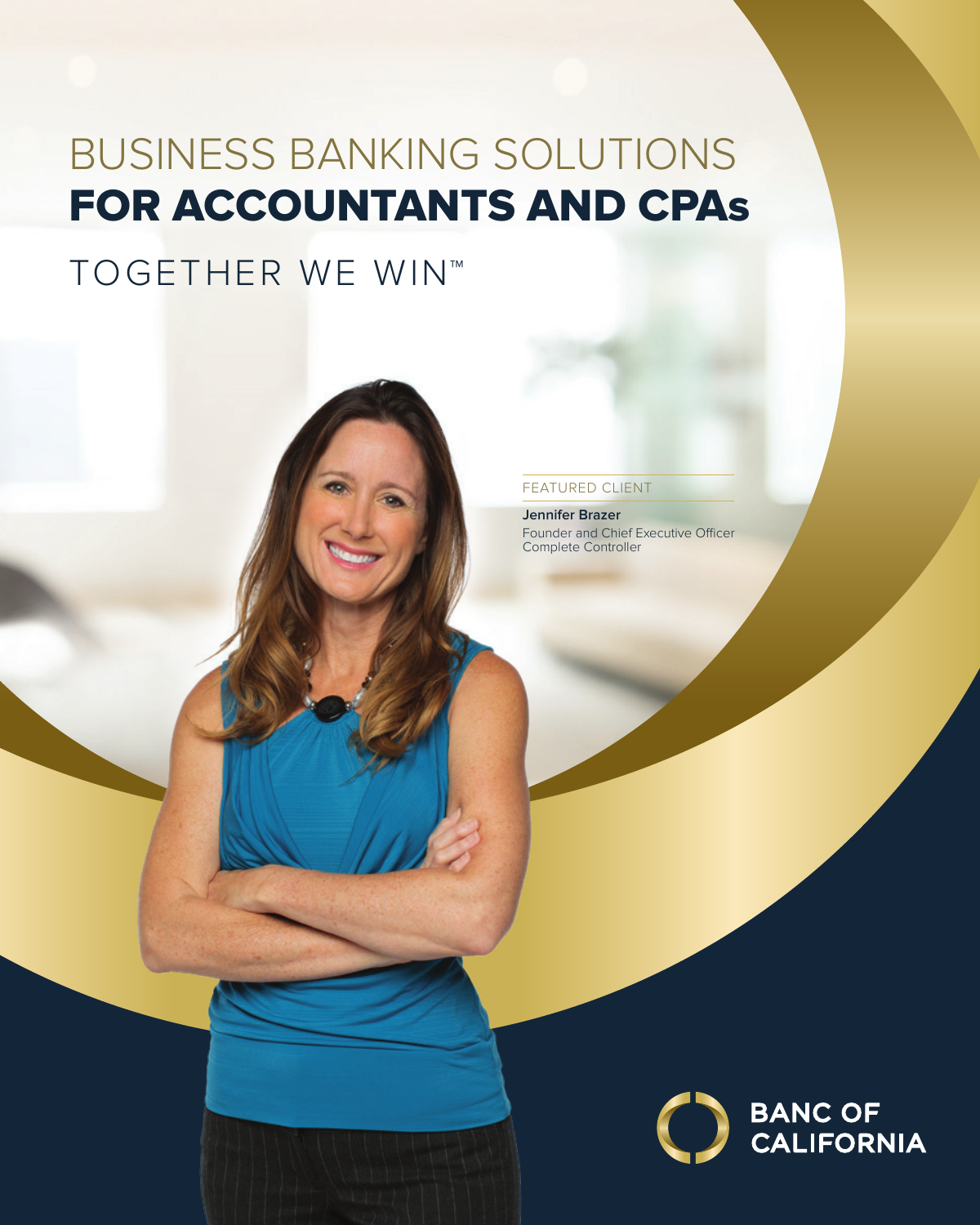# Let Us Help You Grow Your Practice



**At Banc of California, our Relationship Managers know your practice is unlike any other. Our professional bankers have specifc tools for Accountants and CPAs that can help to guide you to the next step in growth and fnancial security.** 

### **WORKING CAPITAL**

We provide each of our accounting clients with innovative banking and lending products paired with exceptional client support to help you manage unpredictable cash flow cycles and meet your investment objectives.

#### **MANAGE FUNDS**

With Banc of California, it's fast and easy to manage your cash fow, accept payments and disburse your funds. Our online and mobile reporting capabilities allow you to easily view all your account transactions and always know where your accounts stand. You can even download your account activity into Quicken® or QuickBooks.<sup>™\*</sup>

#### **BUSINESS LENDING**

Banc of California is one of the top small business lenders in California, ofering progressive products that grow with your practice, including business lending tailored to your frm's goals. Our capital strength enables us to lend to borrowers with needs from \$25,000 to \$50,000,000 throughout the state.



### **AS A BUSINESS LENDER, WE OFFER**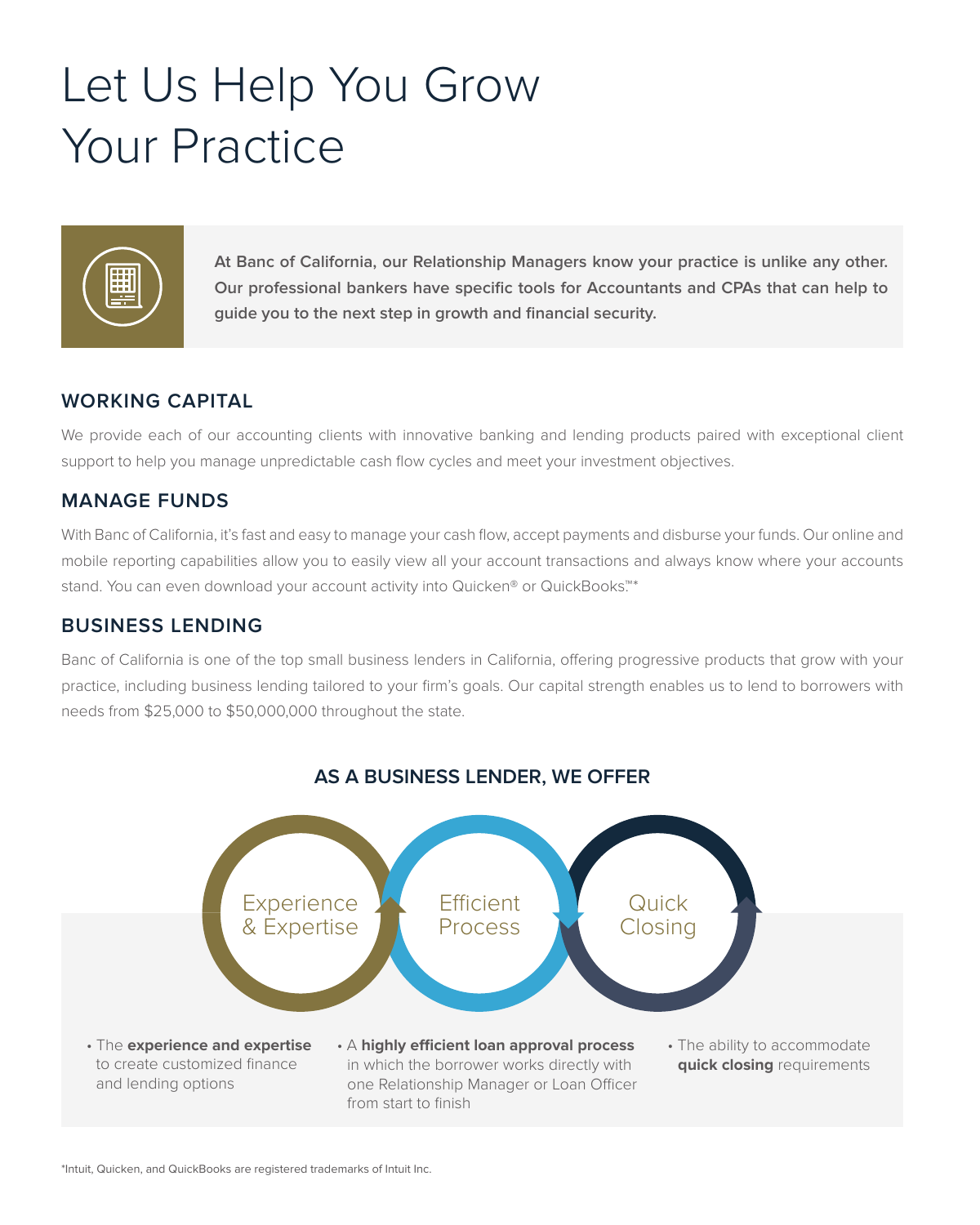# WE ARE CALIFORNIA'S BANK.™

Empowering California Through Its Diverse Businesses, Entrepreneurs and Communities



**Of, By and For California**–We are California-based and specialize in serving our state's unique and diverse market



**Over 30 branches** throughout

**Local decision-makers** and

Southern California

industry expertise



## OUR PRODUCTS ARE TAILORED FOR CALIFORNIA'S DIVERSE BUSINESSES AND COMMUNITIES.

## TOGETHER WE WIN

Our seasoned bankers and product teams possess a deep understanding of the state's diverse business environment and entrepreneurial spirit, and we have developed a broad product set to serve California's myriad industries.



2017 LENDING\*



IN ASSETS\*

Right-sized to serve California well CPAs Entertainment Individuals Nonproft

圛













Recognized as a Top Commercial Bank 2015-2017 by the OC Business Journal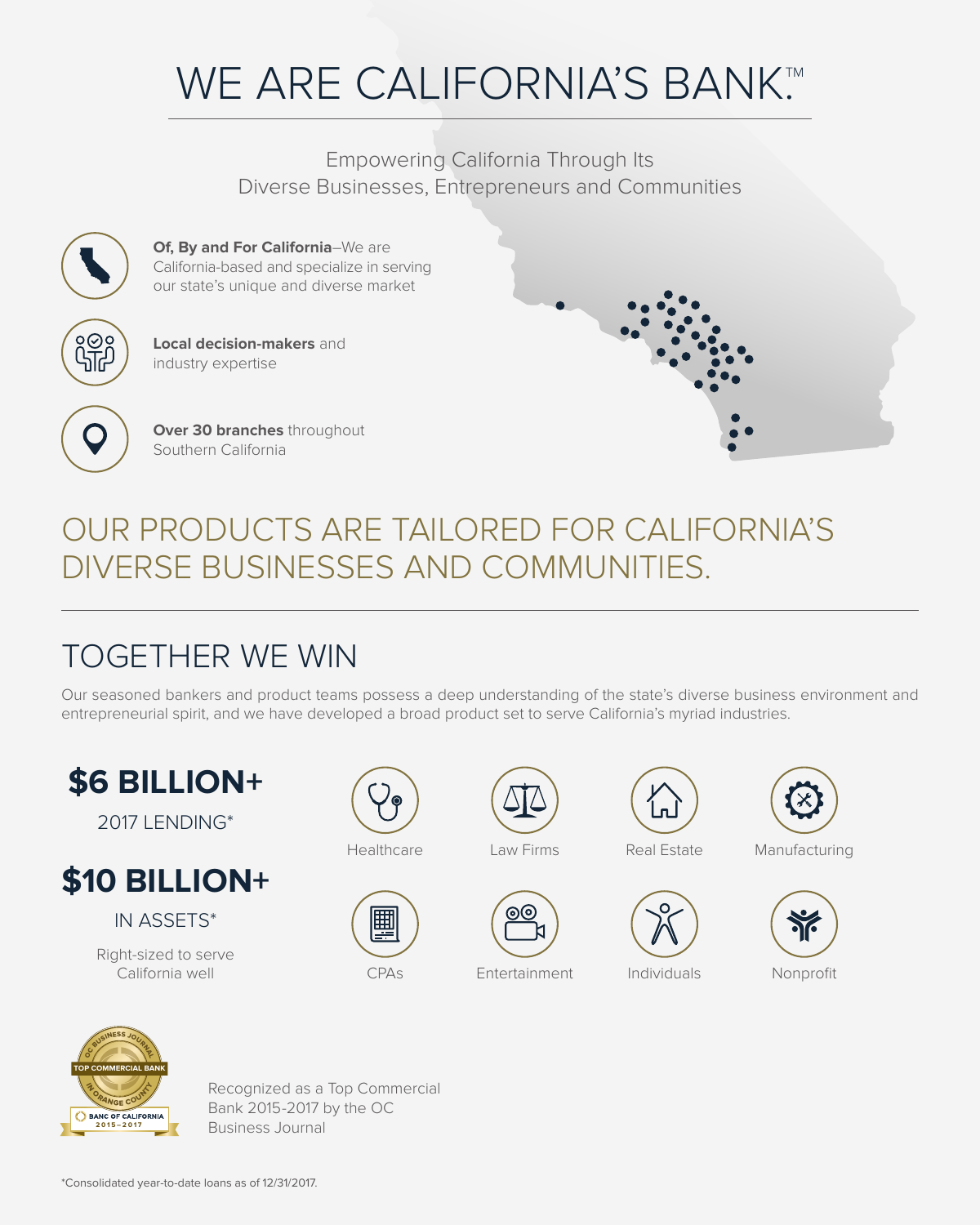### FIRM MANAGEMENT

#### **All the tools you need to be in control of your firm's finances.**

Banc of California ofers treasury management solutions to frms of all sizes to help expedite deposits, receive and manage payments and automate fnancial tasks. Solutions for our accounting clients include:



- Dedicated Relationship Merchant Card Services<sup>2</sup> Managers Experienced in • Corporate Card Services<sup>1</sup>
- Serving Accountants and CPAs<br>
 Competitive Deposit Rates<br>
 Investment Services<sup>6</sup>
- SBA and Government Financing Remote Deposit Service<br>• Equipment Financing Fund Transfers
- 
- Commercial Real Estate Financing Business Bill Payments
- Partner Capital Financing and Lockbox Services
- 
- Business Mobile Banking with Buyout Financing<br>
• Business Online Banking<br>
• Business Mobile Banking with<br>
• ACH Origination (requires<br>
Mobile Check Deposit<sup>3</sup><br>
• ACH Origination (requires
- Mobile Check Deposit<sup>3</sup><br>
 Business Sweeps/Zero Balance <sup>•</sup> Pownload Transactions into Accounts <sup>Quicken®</sup> or Quickbooks™
- 
- 
- 
- 
- 
- 
- 
- 
- 
- 
- 
- 

## CONVENIENT ACCOUNT ACCESS

#### **We make it easy for you to access your practice's accounts.**

Today more than ever, businesses run nonstop. We offer tools to access and control your finances when and where you want. All of our business accounts ofer these features at no additional cost:



- Business Mobile Banking with Mobile Check Deposit<sup>3</sup>
- Mastercard® Business Debit Card<sup>4</sup>
- ATM Access at Over 55,000 Allpoint® Network ATMs Nationwide and Abroad<sup>5</sup>
- Online Banking with Bill Pay for:
	- o Account balances
	- o Fund transfers
	- o View cleared items

INVESTMENT AND INSURANCE PRODUCTS: NOT INSURED BY THE FDIC • NOT INSURED BY THE FEDERAL GOVERNMENT OR ANY OTHER FEDERAL GOVERNMENT AGENCY, BY THE BANK, OR BY ANY AFFILIATE OF THE BANK • NOT A DEPOSIT OR OTHER OBLIGATION OF, OR GUARANTEED BY, THE BANK OR AN AFFILIATE OF THE BANK • SUBJECT TO INVESTMENT RISK, INCLUDING POSSIBLE LOSS OF THE PRINCIPAL INVESTED.

<sup>6</sup>Investment and insurance products and services are offered through INFINEX INVESTMENTS, INC. Member FINRA/SIPC. Investment Services at Banc of California is a DBA of Banc of California. Infinex and Banc of California are not affiliated. Infinex does business in California as Infinex Insurance Agency (CA Agency License #0H30186).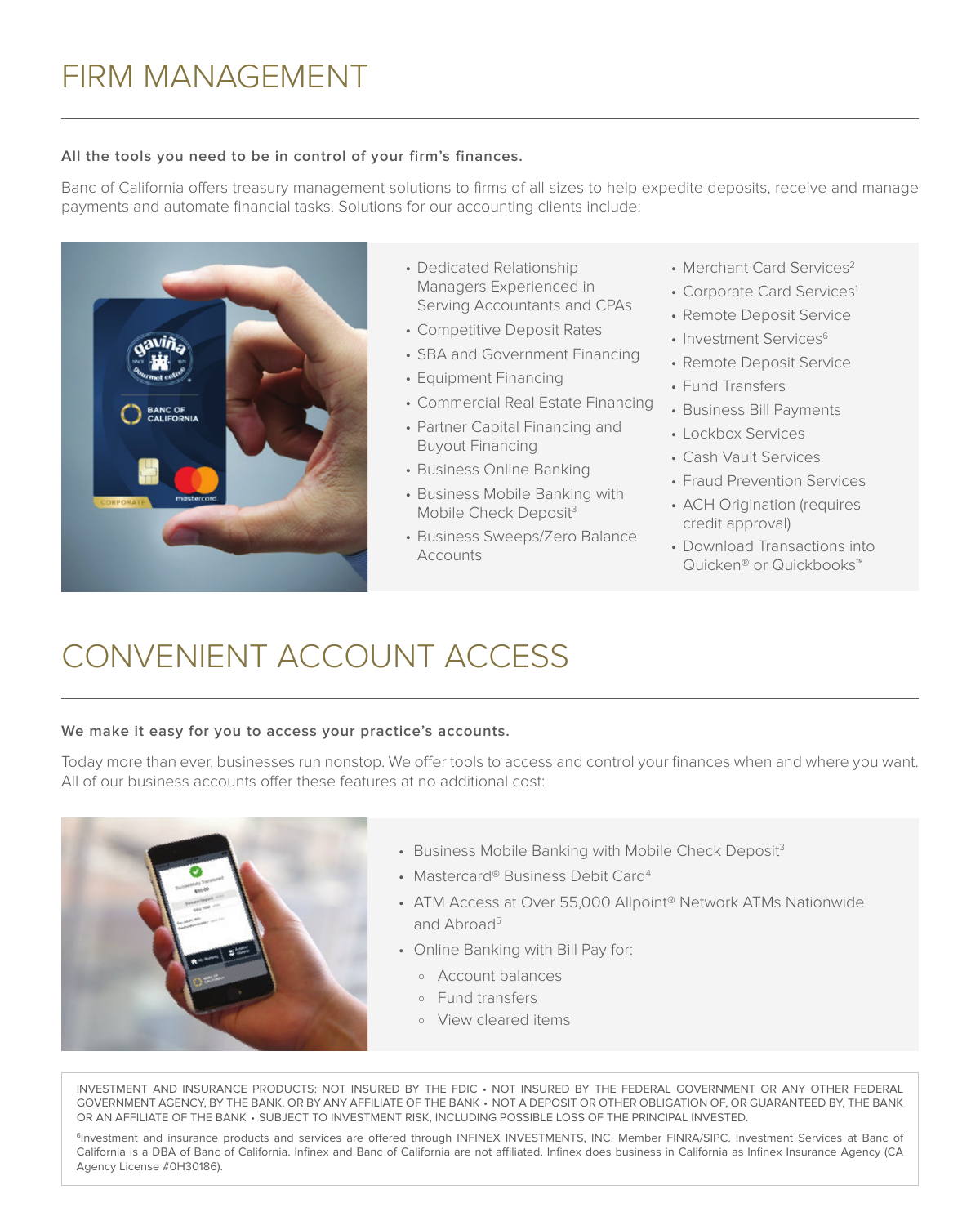**At Banc of California, we empower firms with more than just accounts. We offer a high level of customized service to help drive your success.** 



### **SERVICES FOR ACCOUNTANTS AND CPAS**

A dedicated Relationship Manager is your direct point-of-contact, understanding your practice and anticipating your unique needs through specialized banking and lending solutions. Our experienced staff is here to help support your firm's business and banking needs with exceptional client support.



### **ANALYZED CHECKING**

In addition to our range of checking accounts, including no monthly maintenance fee with our Basic Business Checking Account and earned interest with our Interest Business Checking Account, we ofer competitive earnings credit rates on our Analyzed Checking Accounts to help ofset some or all of your account maintenance and transaction activity fees.



### **HIGH-LEVEL SECURITY**

We know you take the utmost care in protecting your clients, and securing your account information is our top priority. Our Fraud Prevention Services mean you know we are watching out for your accounts. For your added convenience, we also offer Lockbox and Cash Vault Services.

## PUT YOUR LIQUID ASSETS TO WORK

**If your firm maintains cash reserves, we offer products with features to manage and grow balances, as well as to protect funds for investment and unanticipated expenses.** 



### **BUSINESS SWEEP**

Keep your assets distributed the way you want them by moving your money from one account to another as needed.



### **BUSINESS MONEY MARKET ACCOUNT7**

Your money earns market-rate interest, with higher rates for higher deposits.



### **BUSINESS CDs**

Our business certifcates of deposit let you choose the precise length of term while earning safe, guaranteed returns on your cash reserves.



### **RETIREMENT PLANNING6**

We can help you to set up, administer and manage your company's retirement program, including profit-sharing plans.